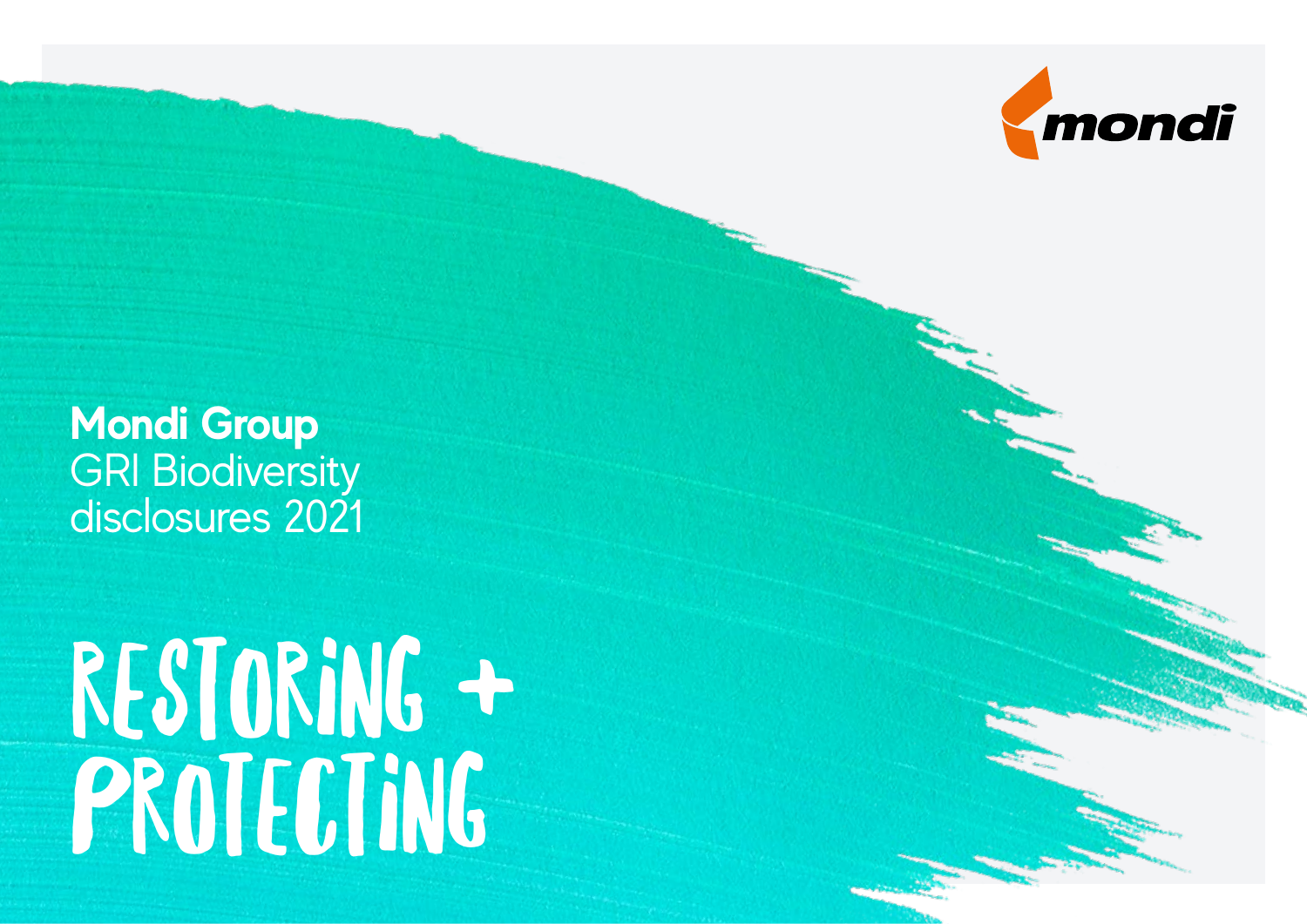

### **304-1: Operational sites owned, leased, managed in, or adjacent to, protected areas and areas of high biodiversity value outside protected areas**

We have forestry operations in South Africa and Russia. In South Africa, Mondi owns and leases approximately 254,000 ha of land for plantation forestry in the KwaZulu-Natal and Mpumalanga provinces. Mondi leases approximately 2.4 million ha of forest areas from the State in Komi Republic and the Arkhangelsk Region in Russia. The table below lists all forestry sites, with an indication of their position in relation to protected areas and areas of high biodiversity value outside protected areas.

| Type of operations<br>and land tenure             | Location [Business Units (BUs)] or<br><b>Forest Management Units (FMUs)</b> | Coordinates<br>(polygons' centres) | Area (hectares)<br>as of 31.12.2021 | Protected areas and other areas of high biodiversity value which overlap.<br>are adjacent to or in close proximity to operational sites                                                                                                             |  |  |
|---------------------------------------------------|-----------------------------------------------------------------------------|------------------------------------|-------------------------------------|-----------------------------------------------------------------------------------------------------------------------------------------------------------------------------------------------------------------------------------------------------|--|--|
| Mondi Syktyvkar Forestry<br>(leased forest areas) | Komi Republic, Sysolsky rayon, Sysolskoye lesnitchestvo<br>(FMU)            | N 60° 53'<br>E 49° 54'             | 176.529                             | Overlapping: Important Bird Area No. KO-003 Valley of the Sysola river; regional ichthyologic nature reserve<br>Vizingsky<br>Adjacent: none                                                                                                         |  |  |
|                                                   | Komi Republic, Koygorodsky rayon, Koygorodskoye<br>lesnitchestvo (FMU)      | N 60° 20'<br>E 50° 38'             | 328,623                             | Overlapping: none<br>Adjacent: Intact Forest Landscape Koigorodsky (overlapping with a buffer zone, the strictly protected parts excluded<br>from forest leases for the establishment of the Federal Koigorodsky National Park)                     |  |  |
|                                                   | Komi Republic, Koygorodsky rayon, Kazhimskoye<br>lesnitchestvo (FMU)        | N 60° 28'<br>E 51° 26'             | 170.499                             | Overlapping: none<br>Adjacent: none                                                                                                                                                                                                                 |  |  |
|                                                   | Komi Republic, Priluzsky rayon, Priluzskoye lesnitchestvo<br>(FMU)          | N 60° 07'<br>E 49° 47'             | 118,533                             | Overlapping: none<br>Adjacent: Intact Forest Landscape Koigorodsky (overlapping with a buffer zone, the strictly protected parts excluded<br>from forest leases for the establishment of the Federal Koigorodsky National Park)<br>Within 5km: none |  |  |

1 None of those operational sites imply use of subsurface or underground land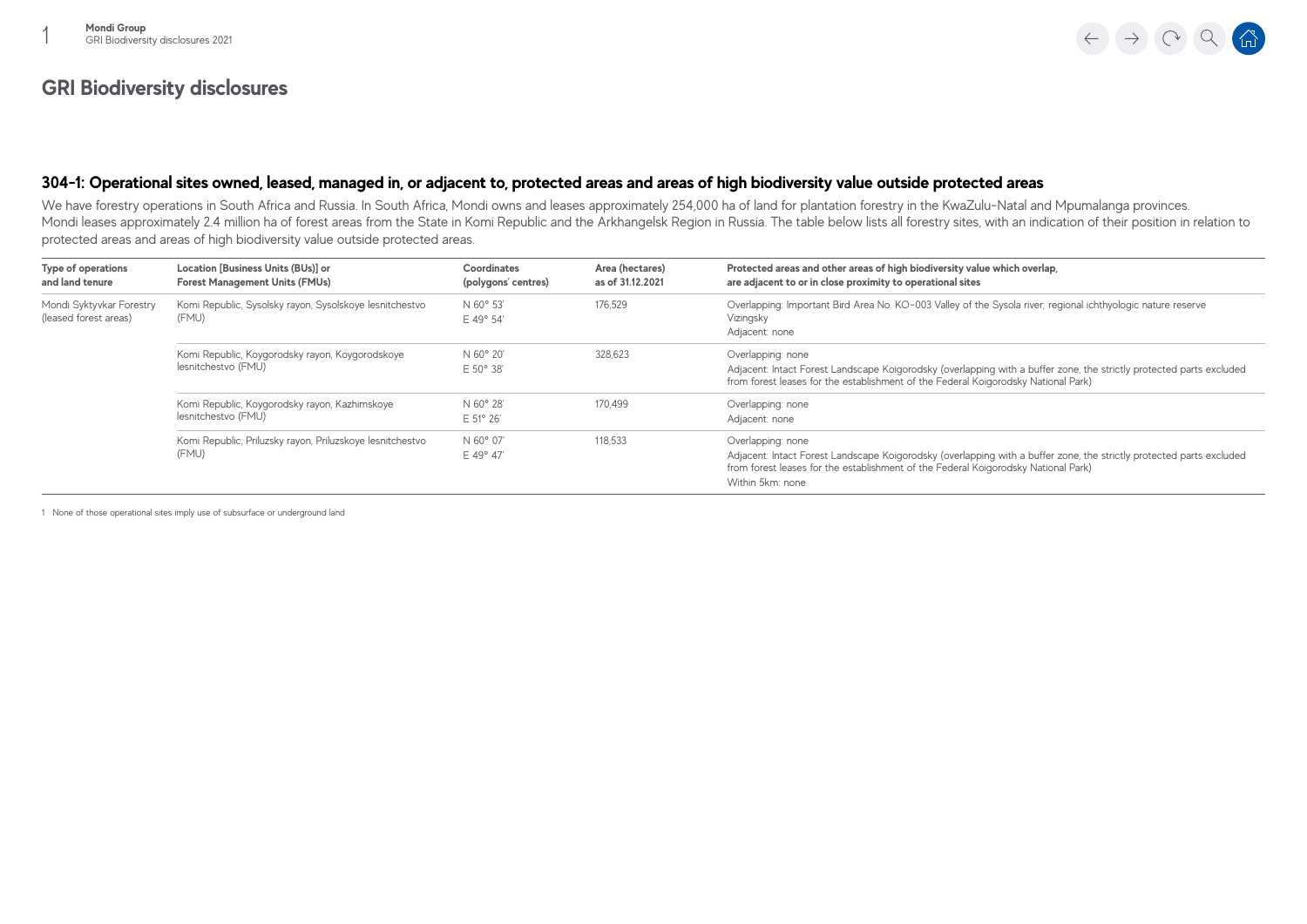$\leftarrow \rightarrow \begin{array}{ccc} \circ & \circ & \circ & \circ \end{array}$ 

| Type of operations<br>and land tenure             | Location [Business Units (BUs)] or<br><b>Forest Management Units (FMUs)</b> | Coordinates<br>(polygons' centres) | Area (hectares)<br>as of 31.12.2021 | Protected areas and other areas of high biodiversity value which overlap,<br>are adjacent to or in close proximity to operational sites                                                                                                                                                                                                                                                                                                                                                                         |
|---------------------------------------------------|-----------------------------------------------------------------------------|------------------------------------|-------------------------------------|-----------------------------------------------------------------------------------------------------------------------------------------------------------------------------------------------------------------------------------------------------------------------------------------------------------------------------------------------------------------------------------------------------------------------------------------------------------------------------------------------------------------|
| Mondi Syktyvkar Forestry<br>(leased forest areas) | Komi Republic, Priluzsky rayon, Letskoye lesnitchestvo<br>(FMU)             | N 59° 55'<br>E 49° 28'             | 13.316                              | Overlapping: none<br>Adjacent: none<br>Within 5km: none                                                                                                                                                                                                                                                                                                                                                                                                                                                         |
|                                                   | Arkhangelsk Oblast, Pinezhsky rayon, Surskoe lesnitchestvo                  | N 63° 27'<br>E 46° 50'             | 84.962                              | Overlapping: none<br>Adjacent: Intact Forest Landscape Karpogorsky (overlapping with a buffer zone, the strictly protected parts excluded<br>from forest leases for enabling the establishment of sanctuaries); regional forest nature reserve Ertomsky<br>Within 5km: regional complex nature reserve Puchkomsky; regional water nature monument Ozero Ertom-Vad                                                                                                                                               |
|                                                   | Komi Republic, Udorsky rayon, Yortomskoe lesnitchestvo                      | N 63° 50'<br>E 47° 25'             | 362.470                             | Overlapping: Intact Forest Landscapes Pyssky (overlapping with buffer zones, the strictly protected parts are excluded<br>from forest leases - reserved for sanctuaries)<br>Adjacent: Intact Forest Landscapes Karpogorsky regional complex nature reserves Pyssky, Sodzimsky, Puchkomsky;<br>regional forest nature reserve Ertomsky; regional wetlands nature reserves Charvidz<br>Within 5km: regional wetlands nature reserves Turun-Andzi, Mychayag-Nyur; regional water nature monument Lake<br>Ertom-Vad |
|                                                   | Komi Republic, Udorsky rayon, Udorskoe lesnitchestvo                        | N 63° 47'<br>E 48° 56'             | 87.042                              | Overlapping: none<br>Adjacent: none<br>Within 5km: regional complex nature reserve Udorsky                                                                                                                                                                                                                                                                                                                                                                                                                      |
|                                                   | Komi Republic, Syktyvdinsky rayon,<br>Syktyvdinskoe lesnitchestvo           | N 61° 38'<br>E 50010               | 62.884                              | Overlapping: none<br>Adjacent: none<br>Within 5km: regional wetlands nature reserve Kokylnyur regional ichthyologic nature reserve Vizingsky; regional wetland<br>nature monuments Shiladoskoe, Chernorechinsk                                                                                                                                                                                                                                                                                                  |
|                                                   | Komi Republic, Syktyvdinsky rayon,<br>Syktyvkarskoe lesnitchestvo           | N 61° 42'<br>E 50° 32'             | 9.064                               | Overlapping: regional wetlands nature reserves Unnamed Swamp<br>Adjacent: regional botanical nature reserve Yuil<br>Adjacent: none<br>Within 5km: regional wetlands nature reserve Pychimskoe, regional botanical nature reserve Syktyvkarsky; regional<br>complex nature reserve Vazhelyu                                                                                                                                                                                                                      |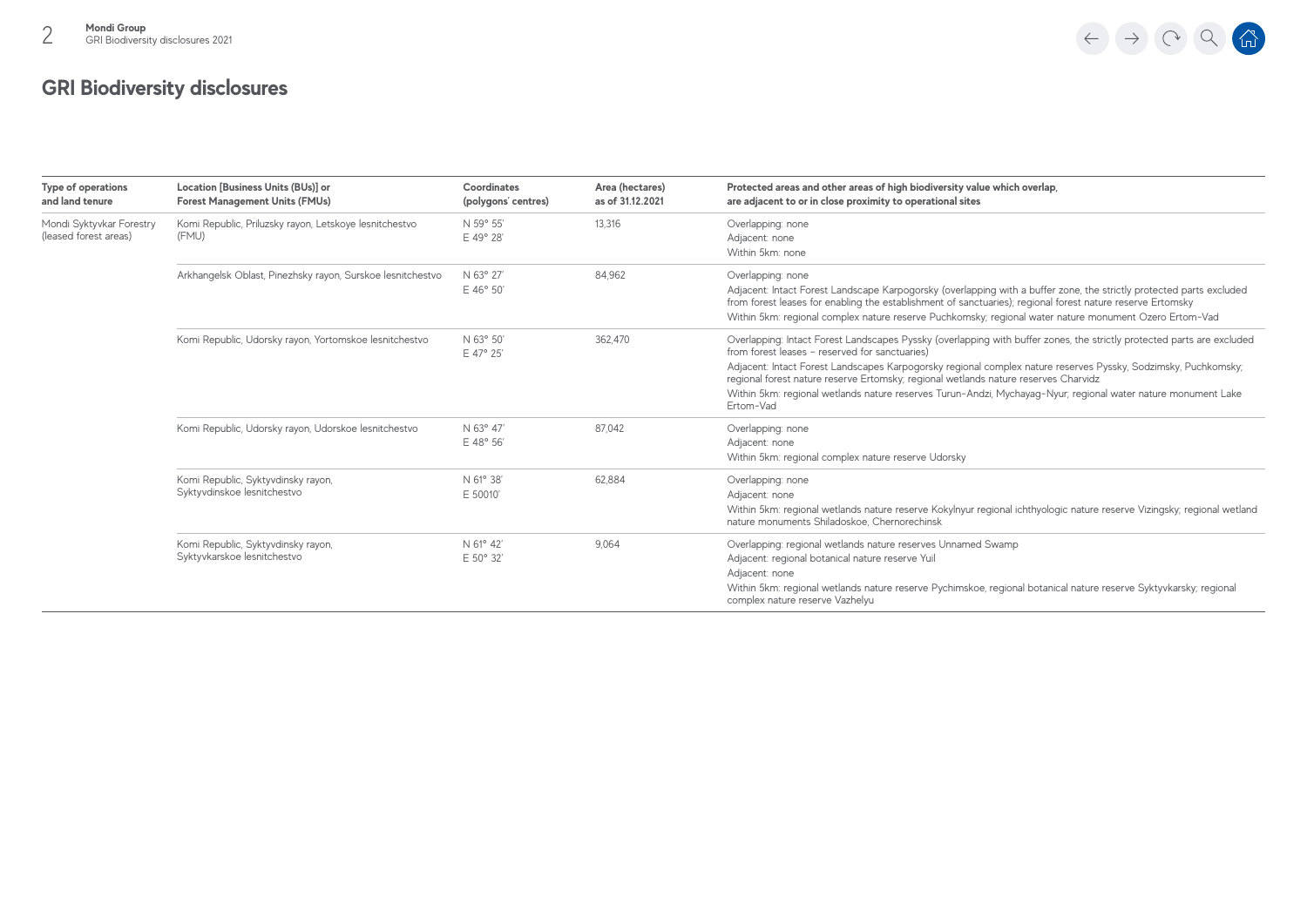

| <b>Type of operations</b><br>and land tenure      | <b>Location [Business Units (BUs)] or</b><br><b>Forest Management Units (FMUs)</b> | Coordinates<br>(polygons' centres) | Area (hectares)<br>as of 31.12.2021 | Protected areas and other areas of high biodiversity value which overlap.<br>are adjacent to or in close proximity to operational sites                                                                                                                                                                                                                                                                                                                                         |
|---------------------------------------------------|------------------------------------------------------------------------------------|------------------------------------|-------------------------------------|---------------------------------------------------------------------------------------------------------------------------------------------------------------------------------------------------------------------------------------------------------------------------------------------------------------------------------------------------------------------------------------------------------------------------------------------------------------------------------|
| Mondi Syktyvkar Forestry<br>(leased forest areas) | Komi Republic, Kortkerosskiy rayon,<br>Kortkerosskoe lesnitchestvo                 | N 61° 45'<br>E 51° 35'             | 119.691                             | Overlapping: regional landscape nature reserve Madzhsky; regional wetlands nature reserves Borgannyur, Kiyanyur,<br>Tashnyur, Shan'ganyur, Kirkanyur<br>Adjacent: regional forest nature reserve Watershed of Suska-Yel brook and Pyanko river; regional complex nature<br>reserve Verkhne-Lokchimsky<br>Within 5km: regional wetlands nature reserves Dodznyur; regional botanical nature monument Ozelsky; regional<br>wetlands nature reserves Selanyur, Lunvyvnyur, Pozhyan |
|                                                   | Komi Republic, Kortkerosskiy rayon,<br>Storozhevskoe lesnitchestvo                 | N 61° 55'<br>E 52° 45'             | 214.735                             | Overlapping: regional landscape nature reserves Verkhne-Lokchimsky, Lymva; regional wetlands nature reserve Bolshoe<br>Adjacent: regional wetlands nature reserve Novikkush, Urelnyur<br>Within 5km: regional wetlands nature reserves Nivshhera, Gabenyur, Unnamed Swamp; regional wetland nature<br>monument Borgan-Yel-Kush; regional complex nature reserve Beloyarsky                                                                                                      |
|                                                   | Komi Republic, Ust-Kulomsky rayon,<br>Pomozdinskoe lesnitchestvo                   | $62^{\circ}$ 6'<br>E 54° 23'       | 137,800                             | Overlapping: regional ichthyologic nature reserve Pozhegsky<br>Adjacent: none<br>Within 5km: regional complex nature reserve Vychegda; regional botanical nature monuments Voyvozhsky,<br>Pomozdinsky                                                                                                                                                                                                                                                                           |
|                                                   | Komi Republic, Ust-Kulomsky rayon,<br>Ust-Kulomskoe lesnitchestvo                  | N 61° 43'<br>E 53° 28'             | 68.372                              | Overlapping: regional ichthyologic nature reserve Pozhegsky Adjacent: regional wetland nature monument Sis-Nyur<br>Within 5km: regional botanical nature monument Kulom-Yu                                                                                                                                                                                                                                                                                                      |
|                                                   | Komi Republic, Ust-Kulomsky rayon,<br>Ust-Nemskoe lesnitchestvo                    | N 61° 27'<br>E 55° 8'              | 308,616                             | Overlapping: Intact forest area Ust-Nemsky (voluntarily protected, part of Global 200 No.PA0610 Ural mountains<br>taiga, which contains the Virgin Komi Forests World Heritage Site); regional landscape nature reserve Nemsky;<br>regional wetlands nature reserve Din-Kush Adjacent: none<br>Within 5km: regional wetland nature monument Sed-El-Nyur                                                                                                                         |
|                                                   | Komi Republic, Ust-Kulomsky rayon,<br>Pruptskoe lesnitchestvo                      | N 61° 4'<br>E 53° 55'              | 184.113                             | Overlapping: none<br>Adjacent: none<br>Within 5km: regional botanical nature monuments Voch-Volsky                                                                                                                                                                                                                                                                                                                                                                              |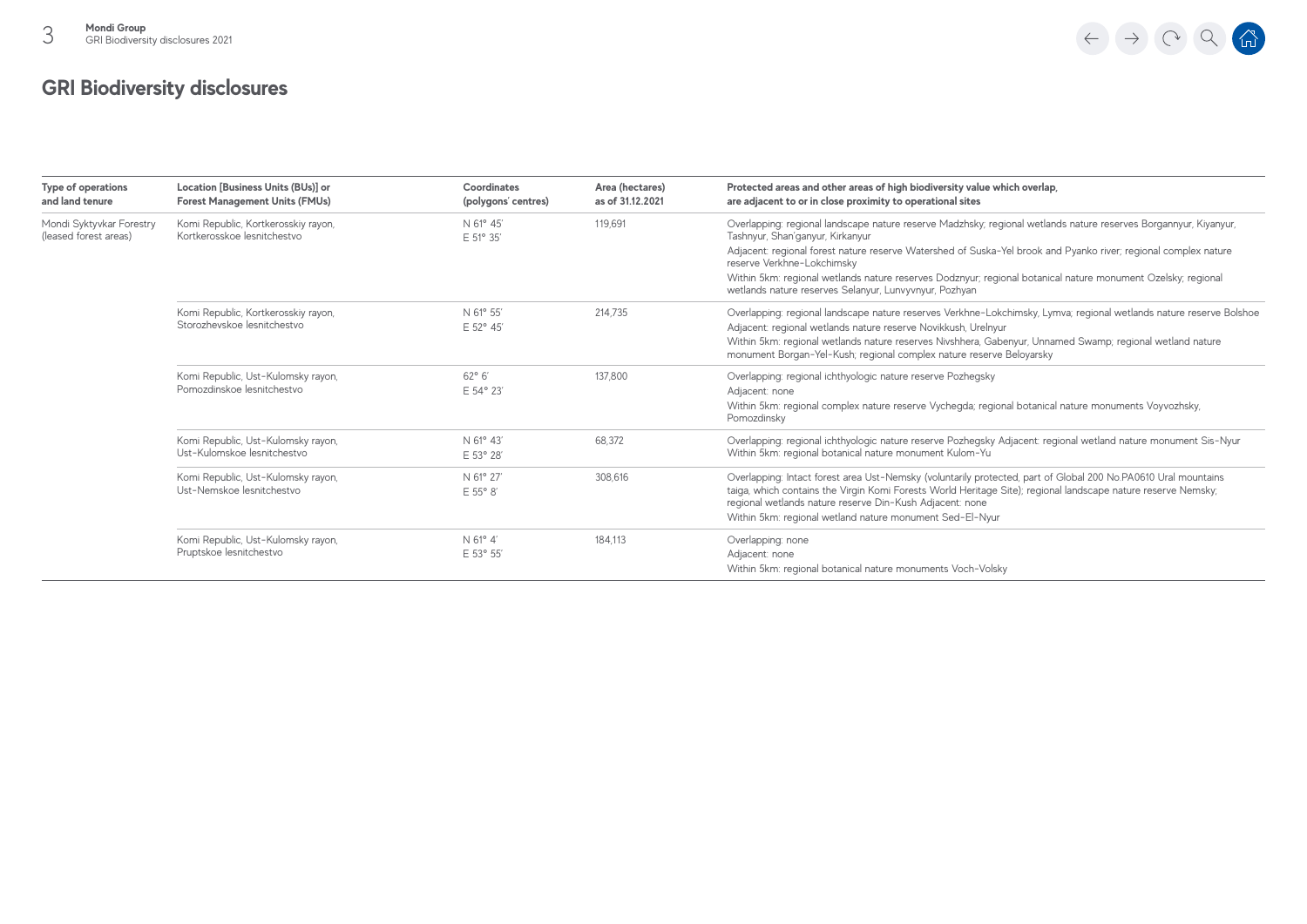

| Type of operations<br>and land tenure                     | Location [Business Units (BUs)] or<br><b>Forest Management Units (FMUs)</b> | Coordinates<br>(polygons' centres) | Area (hectares)<br>as of 31.12.2021 | Protected areas and other areas of high biodiversity value which overlap,<br>are adjacent to or in close proximity to operational sites                                                                                                                                                                                              |  |
|-----------------------------------------------------------|-----------------------------------------------------------------------------|------------------------------------|-------------------------------------|--------------------------------------------------------------------------------------------------------------------------------------------------------------------------------------------------------------------------------------------------------------------------------------------------------------------------------------|--|
| Mondi South Africa<br>Forestry (owned and<br>leased land) | Iswepe Area                                                                 | S 26° 44'<br>E 30° 35'             | 31.594                              | Overlapping: none<br>Adjacent: none<br>Within 5km: none                                                                                                                                                                                                                                                                              |  |
|                                                           | Piet Retief Area                                                            | S 26° 57'<br>E 30° 47'             | 32,562                              | Overlapping: none<br>Adjacent: none<br>Within 5km: none                                                                                                                                                                                                                                                                              |  |
|                                                           | Dumbe Area                                                                  | S 26° 57'<br>E 30° 45'             | 30.050                              | Overlapping: none<br>Adjacent: none<br>Within 5km: Witbad Nature Reserve; NPAES* Focus Areas - Maputaland Delagoa Imfolozi, Moist Escarpment Grasslands                                                                                                                                                                              |  |
|                                                           | Ntonjaneni Area                                                             | S 28° 33'<br>E 31° 16'             | 25.741                              | Overlapping: none<br>Adjacent: none<br>Within 5km: eMakhosini-Ophathe Heritage Park; NPAES* Focus Areas - Maputaland Delagoa Imfolozi Thukela                                                                                                                                                                                        |  |
|                                                           | Umfolozi Area                                                               | S 28° 36'<br>E 32° 04'             | 24.113                              | Overlapping: Umlalazi Nature Reserve; Enseleni Nature Reserve; Lake Eteza Nature Reserve; iSimangaliso Wetland<br>Park World<br>Heritage Site (adjacent and one compartment within Greater Game Reserve - cf SQF)                                                                                                                    |  |
|                                                           | SiyaQhubeka Forests (SQF)                                                   | S 28° 28'<br>E 32° 12'             | 27.087                              | Overlapping: iSimangaliso Wetland Park World Heritage Site (incorporated into Greater Game Reserve portion of the<br>Park - essentially the part of the buffer zone of the World Heritage Site)<br>Adjacent: Lake Nhlabane Nature Reserve<br>Within 5km: none                                                                        |  |
|                                                           | Greytown Area                                                               | S 30° 09'<br>E 30° 29'             | 48.512                              | Overlapping: Mt Gilboa Nature Reserve (on own landholdings)<br>Adjacent: Blinkwater Nature Reserve; Karkloof Nature Reserve; uKhahlamba-Drakensberg Park World Heritage Site<br>(within buffer zone); Umvoti Vlei Nature Reserve<br>Within 5km: Mbona Private Nature Reserve; NPAES* Focus Areas - Drakensberg and Midlands, Thukela |  |
|                                                           | Umkhomazi Area                                                              | S 29° 52'<br>E 30° 02'             | 34,463                              | Overlapping: none<br>Adjacent: Impendle Nature Reserve<br>Within 5km: Midmar Nature Reserve: Roselands Nature Reserve: Soada Forest Nature Reserve:<br>Minerva Nature Reserve; Zinti Valley Nature Reserve; NPAES* Focus Areas - Eastern Valley Bushveld                                                                             |  |

\* NPAES – National Protected Areas Expansion Strategy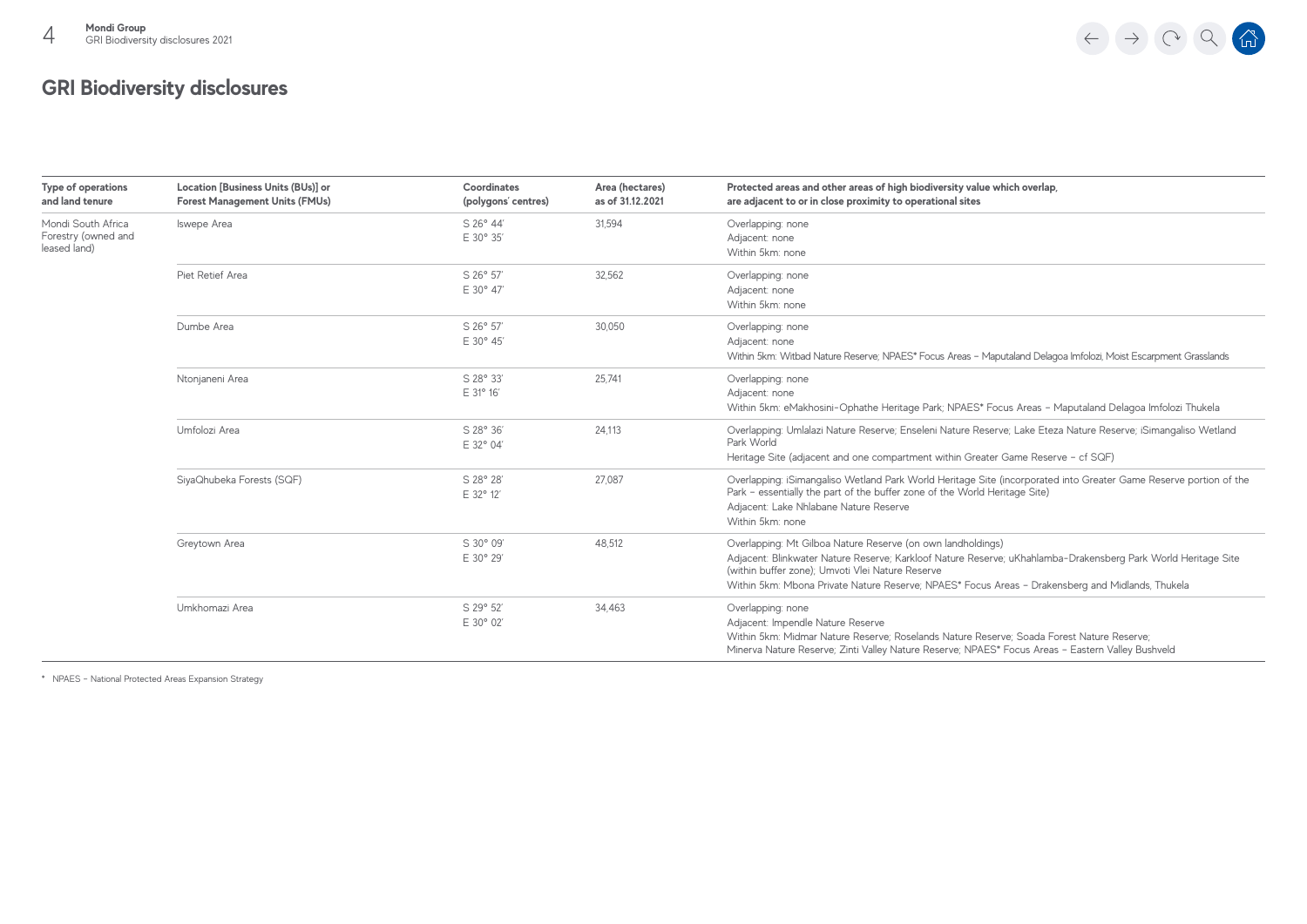## **304-2: Significant impacts of activities, products and services on biodiversity**

### **Russian operations**

In Russia, our forestry operations are located in natural and semi-natural slow-growing boreal forests with long rotations (~100 years). The management objectives are to ensure ecosystems integrity from landscape to local level by protecting conservation areas in their natural state, retaining representative habitats and imitating natural dynamics, and timely silviculture activities that ensure the fastest recovery of ecosystem products and services for operations and local livelihoods.

Approximately 25% of our forest leased areas in Russia is set aside for conservation purposes at a landscape level, with nearly half having official legal protected status, with the remaining area voluntarily protected. All conservation areas are classified according to six categories, based on the High Conservation Values concept. The conservation network predominantly consists of river and wetland (swamp) ecosystems and intact boreal forest landscapes (primary forests), with a smaller portion set aside for the protection of rare boreal forest ecosystems and succession stages.

### **Main impacts on biodiversity and ecosystems:**

- For terrestrial ecosystems, the main threat is habitat degradation and transformation. The management activities include reducing the size of clear-cuts, maintaining mosaic of set-aside valuable habitats and ensuring effective reforestation by imitating natural dynamics where possible, and planting or combined methods where natural reforestation is problematic.
- For aquatic ecosystems, the main threat is hydrologic impact, water quantity and quality.
- The management activities include set-aside water-protected areas along all watercourses, delineation of hydrologically sensitive areas and minimisation of soil erosion risks.
- Other relatively minor impacts, most of which are mainly caused by external factors, include forest fires, wind damage and other calamities, utilisation of non-timber products (mushrooms, berries, bark, plants), fishing and hunting by local communities, which have legal restrictions on their commercial use. The risks of pollution by chemicals (pesticides) and hydrocarbons (e.g. fuel and hydraulic fluids) is considered to be low. All cases are registered in our incident management system and investigated; and appropriate measures for correction and prevention implemented.

### **Mitigation and control measures, monitoring:**

- Inventory of Intact Forest Landscapes (IFLs): Mondi Syktyvkar has been working with Silver Taiga Foundation and WWF Russia, taking inventory of Intact Forest Landscapes, including delineation of their cores for full protection and preparation of biodiversity and ecosystems value documentation to establish official state protected areas. Until protected areas are established by law, we have agreed on a moratorium of wood sourcing from the cores of IFLs and together, we monitor the fulfilment of the moratorium by all forest users in the region.
- Maintaining the natural state of the HCV areas: All logging sites and roads are planned to avoid conservation areas as prescribed in the corporate GIS. The main, but minor, threat to conservation areas is a long-term tree cover loss because of unauthorised loggings or calamities. Mondi Syktyvkar has a long-term agreement with a forest expert company, Tekhkarta LLC, to undertake monitoring of its conservation network and logging sites. We monitor consistency and integrity of conservation areas using earth observation data and GIS with selective field surveys where necessary.
- Imitation of natural dynamics: The main succession processes in boreal forests are naturally driven by fire dynamics or gap ("window") dynamics. In order to imitate the natural dynamics, it is very important to consider natural landscape boundaries and topography when planning logging sites and to set aside habitats (key biotopes) and retention trees, which would have, on average, remained untouched after natural disturbances. Mondi has reduced the size of its clear-cuts by almost a half compared to the maximum allowed 50 ha and set aside 5-10% of each logging site as key biotopes. Mondi supported WWF Russia and the Silver Taiga Foundation to develop and publish practical guidelines on biodiversity conservation approaches in Komi Republic.
- Protection of watercourses: Along all watercourses and wetlands, there are water-protected zones. There are no commercial logging operations in water-protected zones, although forest roads may cross over. During construction of new bridges, the following parameters are monitored: pH, temperature, content of suspended solids and oil products, biological oxygen demand (BOD 5) and chemical oxygen demand (COD). For each projected bridge, there is a procedure to calculate the impact on water biological resources. Mondi calculates the amount of juvenile fish/fry for release into watercourses annually. Since 2014, Mondi has been releasing around 300,000 grayling and whitefish, on average, into the Mezen, Vychegda and Pechora rivers. As part of the Model River Mezen project, Mondi and the Silver Taiga Foundation developed a methodology for monitoring the population of salmon, which is the most valuable fish in our rivers.
- Protection of soils: Mondi mitigates the risks of soil erosion through seasonal planning of logging sites, including the designation of areas with predominantly sensitive soils for the winter period and by infield delineation of the best routes for logging trails and forest roads to avoid sensitive areas. In 2012, Mondi switched from the construction of temporary forest roads to all-seasonal roads and properly equipped water-crossings and drainage systems. This helps to minimise sedimentation of watercourses. Mondi and the Institute of Biology of the Komi Science Centre and the Silver Taiga Foundation run research on the long-term impacts of forestry operations on soils and hydrology.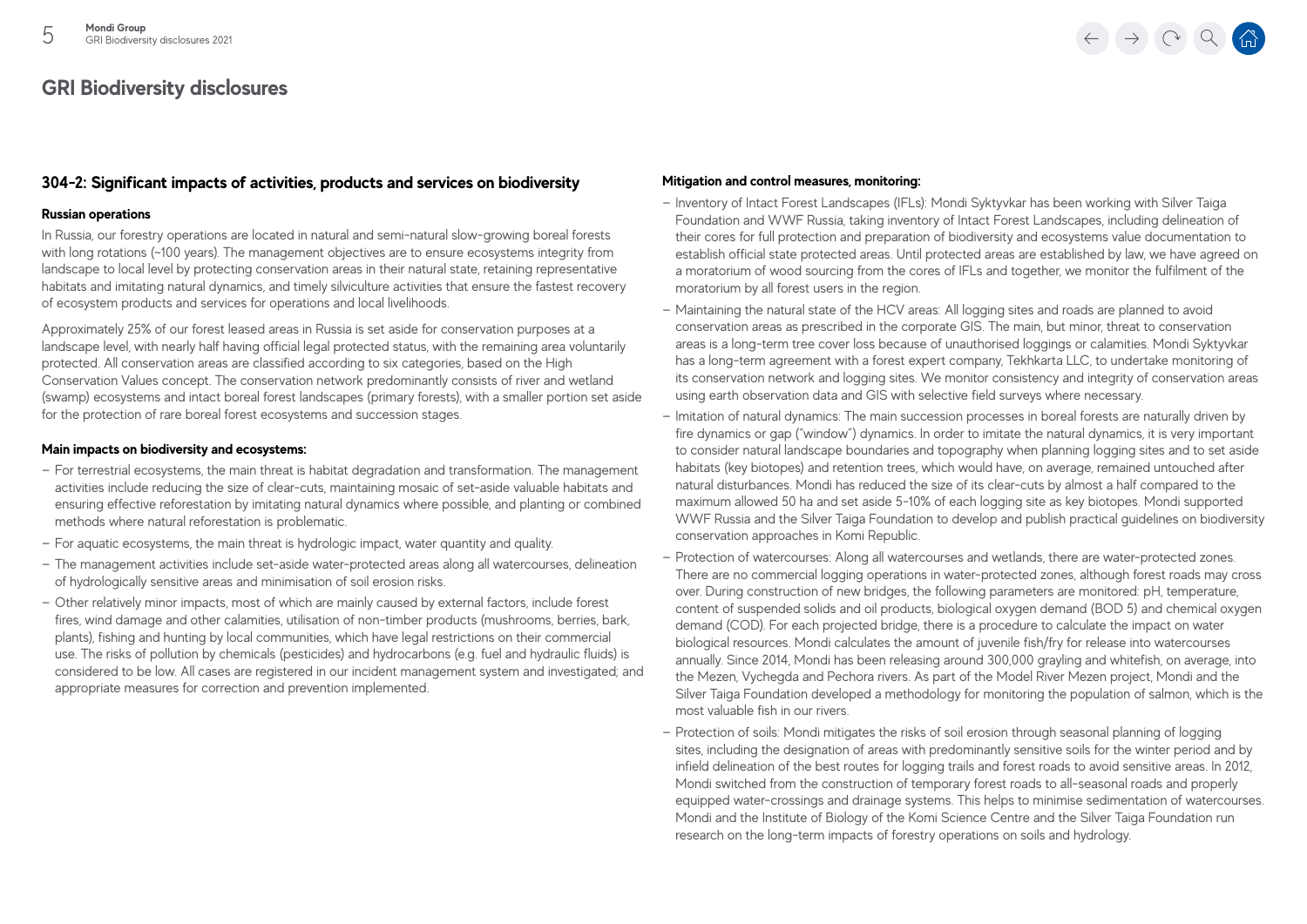### **South African operations**

In South Africa, our forestry landholdings are made up of planted areas (where our commercial activities occur), infrastructure (roads, buildings) and conservation areas (unplanted portions of our landholdings). In the conservation areas, our focus is on actively managing existing biodiversity and ecosystem services, while the planted and infrastructure areas are managed for production purposes, with measures to minimise environmental impacts.

Approximately 27% of our landholdings in South Africa are unplanted, with the majority (approximately 80% of these unplanted areas) set aside for conservation purposes. This conservation area network predominantly consists of grassland and wetland ecosystems, with a smaller proportion set aside for woodland and natural forest ecosystems. We adopt an ecosystem approach to managing our conservation area or ecological networks. Hence, the management objectives for these conservation areas are to maintain or enhance high conservation value areas, and to manage the integrity of other ecologically important areas.

### **Main impacts on biodiversity and ecosystems:**

For terrestrial ecosystems, the first impact is the legally approved conversion of predominantly grassland ecosystems into planted forests. The majority (approximately 80%) of the remaining unplanted areas are managed for conservation purposes. The ongoing threat is habitat degradation. The management activities to control this threat include controlling the extent and spread of invasive alien plants, balancing fire protection requirements with ecological requirements for fire, and controlling livestock to minimise or prevent overgrazing and/or trampling. Mondi manages its silviculture, harvesting and roads operations to reduce or mitigate erosion (soil loss) and sedimentation risks to its wetland and river ecosystems.

For freshwater ecosystems, the main threat is the hydrological impact of our forestry's water use (water quantity) and the impact of upstream land users and our own forestry operations' impact on water quality. Mondi's management activities include the delineation of plantations, managing commercial areas and infrastructure (such as roads) for erosion and sedimentation, and the assessment of the health of a representative set of rivers and priority wetlands in the conservation area network.

Other relatively minor impacts, most of which are primarily caused by external factors, include damagecausing animals, utilisation of non-timber products, cultivation and harvesting of non-forestry crops, illegal harvesting of plants and plant material (including illegal medicinal plant collection) and illegal hunting. The risks of pollution by chemicals (pesticides) and hydrocarbons (e.g. fuel and hydraulic fluids) is considered to be low. All cases are registered in our incident management system and investigated, and appropriate measures for correction and prevention implemented.

### **Mitigation and control measures, monitoring:**

- Control of Invasive alien plants (IAP) In South Africa, IAPs are recognised as one of the leading threats to biodiversity and can have a significant impact on wetland ecosystems, as well as on water quantity and quality when not controlled effectively. Mondi monitors and controls the spread of IAPs within the conservation area network of our landholdings.
- Design and management of the conservation area network Mondi has a long-term partnership with the Department of Conservation Entomology of the Stellenbosch University called the Mondi Ecological Networks Programme (MENP). Within MENP, we developed principles for the design and management of ecological networks (ENs) in intensively managed plantation forestry landscapes. This partnership also supports the development and testing of new monitoring methodologies, such as Dragonfly Biotic Index (DBI) and Terrestrial Assessment Protocol (TAP). Part of this engagement also includes a research focus on the impacts of ENs and management activities on soil biodiversity.
- Fire management Fire protection remains an ongoing challenge for our South African plantations, exacerbated by periodic drought conditions and socio-economic factors. We mitigate fire risks with naturally vegetated conservation areas, which act as fire-breaks between forestry plantations to help prevent large areas from catching fire. In recent years, we have made significant improvements to our fire-fighting fleet, including upgrading vehicles, improving safety specifications and increasing mobile water-carrying capacity. We also implement a risk-based approach to management of logging residues with improved pre- and post-burning assessments at harvesting sites to prevent spread of forest fires. Our approach was developed in cooperation with the Department of Forest and Wood Science of Stellenbosch University.
- Wetlands assessment Mondi has a long-term partnership with WWF SA (WWF-Mondi Water Stewardship Partnership, extended from the former WWF-Mondi Wetlands Programme), which developed principles for delineation of wetlands and a systematic wetlands monitoring programme. Currently, this monitoring is undertaken by a wetland ecologist and wetland bio-geomorphologist. This study follows the RAM method (Walters & Kotze, 2017), which is used as the standard wetland assessment tool by Mondi in South Africa. This improved wetland monitoring programme assesses the state of our wetlands at a finer scale (operational units), and uses the results to better direct future management activities.
- Freshwater monitoring Mondi has introduced an improved approach to its freshwater monitoring programme. One representative river ecosystem has been identified for each of its three business units. Monitoring, which involves using external freshwater specialists and biomonitoring, including SASS5, IHI, VEGRAI, MIRAI, FRAI, DBI, diatoms as well as measuring critical physical and chemical properties in each sample. Now in its 4th year, key parameters are measured quarterly. More recently, Mondi and partners began exploring the use of drone technology for more effective and streamlined monitoring of the habitat integrity of the river and its riparian zone ecosystems.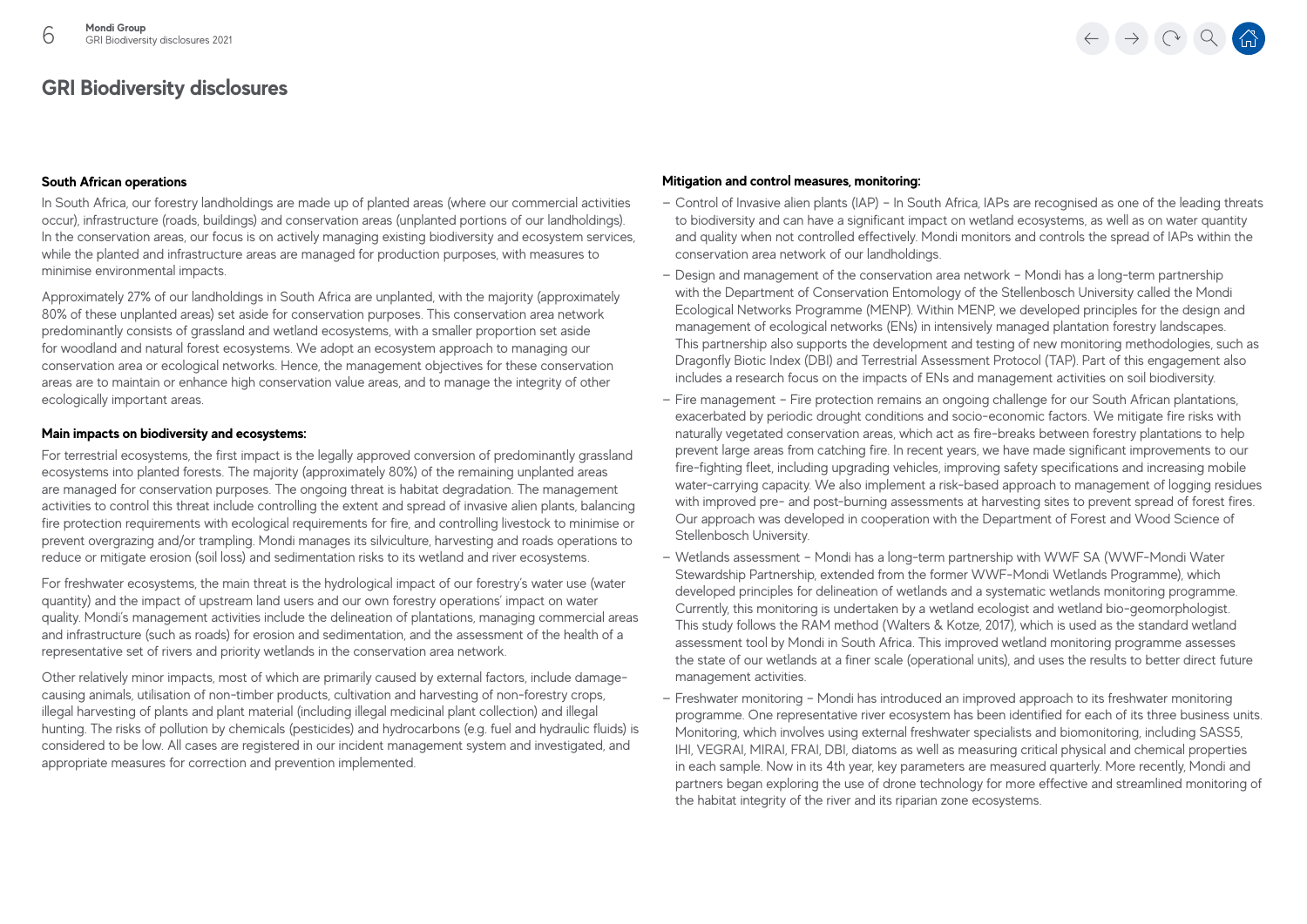### **304-3: Habitats protected or restored**

### **Russian operations**

Mondi was one of the first large forest leaseholders in the country to become involved in intact forest landscapes (IFL) conservation. Through the High Conservation Value Forests project with Silver Taiga Foundation and WWF Russia, we made significant investments in an inventory and definition of the cores of the IFLs in Komi Republic and adjacent territories. Mondi's IFLs conservation efforts began in 2006, when we excluded a territory of the last remaining IFL in the southern taiga from our forest lease area in Komi Republic. In 2019, in the core of this IFL, the Federal Koigorodsky National Park was established, with an area of 56,700 ha.

In 2009, in partnership with Silver Taiga Foundation and WWF Russia, Mondi started working on the inventory of Karpogorsky, Pyssky, Verkhne-Vashkinsky and Timansky IFLs in the Udorsky District of Komi Republic at the border with the Arkhangelsk Region. This 10-year partnership led to the signing of a precedent-setting landscape-level agreement between Mondi, WWF Russia and Silver Taiga Foundation, defining the strictly protected zones of the boreal IFLs in Komi Republic and adjacent territories over a total area of 1.25 million hectares.

Mondi undertakes logging operations with additional measures to ensure biodiversity conservation in the parts of IFLs outside of the strictly protected zones. We monitor volumes harvested within primary forests (also known as IFLs in Russia) annually. Since 2015, we have reported on the related payments to government in line with the UK's Report on Payments to Governments Regulations 2014 (as amended in December 2015), which implements the two EU Directives in the UK, mandating annual reports by companies in the extractive and logging industries of their payments to governments in countries in which they operate (see Mondi website).

### **South African operations**

Mondi was one of the first large private landowners in South Africa to become involved in wetland rehabilitation. Both directly, and through its partnership with the WWF-Mondi Wetlands Programme (WWF-MWP), Mondi made significant investments in rehabilitating significant wetlands on plantation landholdings in Mpumalanga, the Eastern Cape and KwaZulu-Natal.

In 2000, Mondi took over the then government owned and managed pine plantations on the western shores region of the iSimangaliso Wetlands Park World Heritage Site. Through its company, SiyaQhubeka Forestry (SQF), which includes black economic empowerment partners, Mondi-SQF worked with the park authority, government and environmental NGOs to determine which areas were suitable for commercial plantations, and which should be returned to their natural state (grasslands, wetlands and savanna). They mapped out a 120-km long "eco-boundary" dividing mostly wetland areas and other important ecosystem components, to be set aside for conservation, from the dry mineral soils best suited to plantations, where impacts on the natural ecosystems would be minimised. As a result, 9,000 hectares of plantations with significant potential conservation value were transferred to the iSimangaliso Wetland Park.

Currently Mondi manages about 15,000 ha of wetlands within its own and leased land properties. As South Africa is a water-scarce country with significantly degraded freshwater ecosystems, Mondi completed in 2011 a baseline assessment of the health of its priority wetlands and how to better manage them within the WWF-Mondi Wetlands Programme (now WWF-Mondi Water Stewardship Partnership). This involved identifying wetland types, assessing the condition of significant wetlands and agreeing on management recommendations for the future. Subsequently, in 2016, Mondi launched a more systematic wetlands monitoring programme to build on the wetlands baseline assessment. Working with a wetlands specialist, Mondi now carries out assessments on a regular basis, ensuring that every year, on a structured four-year rotation, its operational units are being assessed to determine if their wetlands are being managed effectively.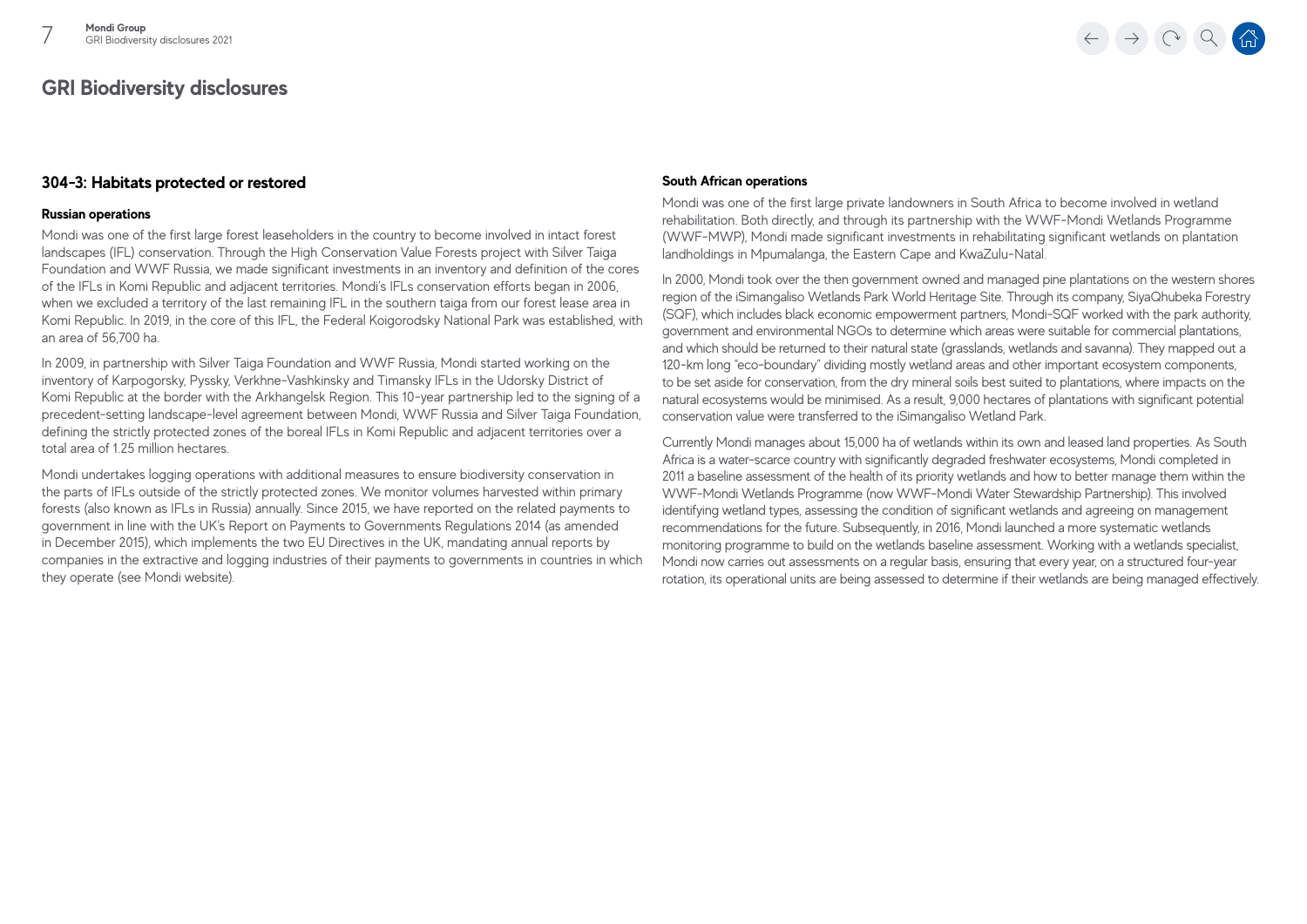

### **304-4: IUCN Red List species and national conservation list species with habitats in areas affected by operations**

When the IUCN Red List is applied at national or regional levels, it is important to understand that a global category may not be the same as a national or regional category for a particular taxon. For example, taxa classified as Least Concern globally might be Critically Endangered within a particular region where numbers are very small or declining, perhaps only because they are at the margins of their global range. Therefore, Mondi uses classification systems specific to where our forestry operations are located.

### **Russian operations**

For its operations in Russia, Mondi applies the [Red Data Book of Komi Republic](https://ib.komisc.ru/files/gbif/redbook2019/). It also includes species defined by the Red Data Book of Russian Federation and considers the categorisation of species due to IUCN criteria. The first edition of the Red Data Book for Komi Republic was published in 1998 and the latest version is from 2020. Mondi Syktyvkar provided financial support to the Institute of Biology of Komi Science Center to update the red-listed species list and for publication of the new Red Data Book.

|                          |              |              |              |         |              | Rehabilitated or |                      |
|--------------------------|--------------|--------------|--------------|---------|--------------|------------------|----------------------|
| <b>Categories:</b>       | Extinct      | Endangered   | Decreasing   | Rare    | Uncertain    | rehabilitating   | Total number of taxa |
| Kingdom of Fungi         |              |              |              |         |              |                  |                      |
| - Mushrooms              | $\theta$     | $\circ$      |              | 55      | 9            | $\circ$          | 65                   |
| - Lichens                | $\sim$       | 17           | 12           | 48      | b            | $\circ$          | 85                   |
| Kingdom of Plants        |              |              |              |         |              |                  |                      |
| - Water plants/algae     | $\mathbf{0}$ | $\circ$      | $\mathbf 0$  | 10      | $\mathbf 0$  | $\mathbf 0$      | 10                   |
| - Moss plants/bryophytes | $\cap$       | $\mathbf{0}$ | 12           | 52      |              | $\Omega$         | 71                   |
| - Vascular plants        | $\Omega$     | 16           | 43           | 144     | 30           | $\Omega$         | 233                  |
| Kingdom of Animals       |              |              |              |         |              |                  |                      |
| - Invertebrates          | $\circ$      |              | 3            | 25      | $\sim$<br>└  | $\circ$          | 31                   |
| - Fishes                 |              |              | $\mathbf 0$  | 3       | $\mathbf{0}$ | $\mathbf 0$      |                      |
| - Amphibians             |              | $\cap$       | $\mathbf 0$  |         | $\Omega$     | $\Omega$         |                      |
| - Reptiles               | $\cap$       | $\cap$       | $\mathbf{0}$ | $\circ$ | $\cap$       | $\cap$           |                      |
| - Birds                  |              |              |              | 13      |              |                  | 27                   |
| – Mammals                | $\Omega$     |              | $\mathbf 0$  | 3       | $\Omega$     | $\Omega$         |                      |
| Total number of taxa     | 3            | 36           | 76           | 354     | 61           | ຳ                | 532                  |